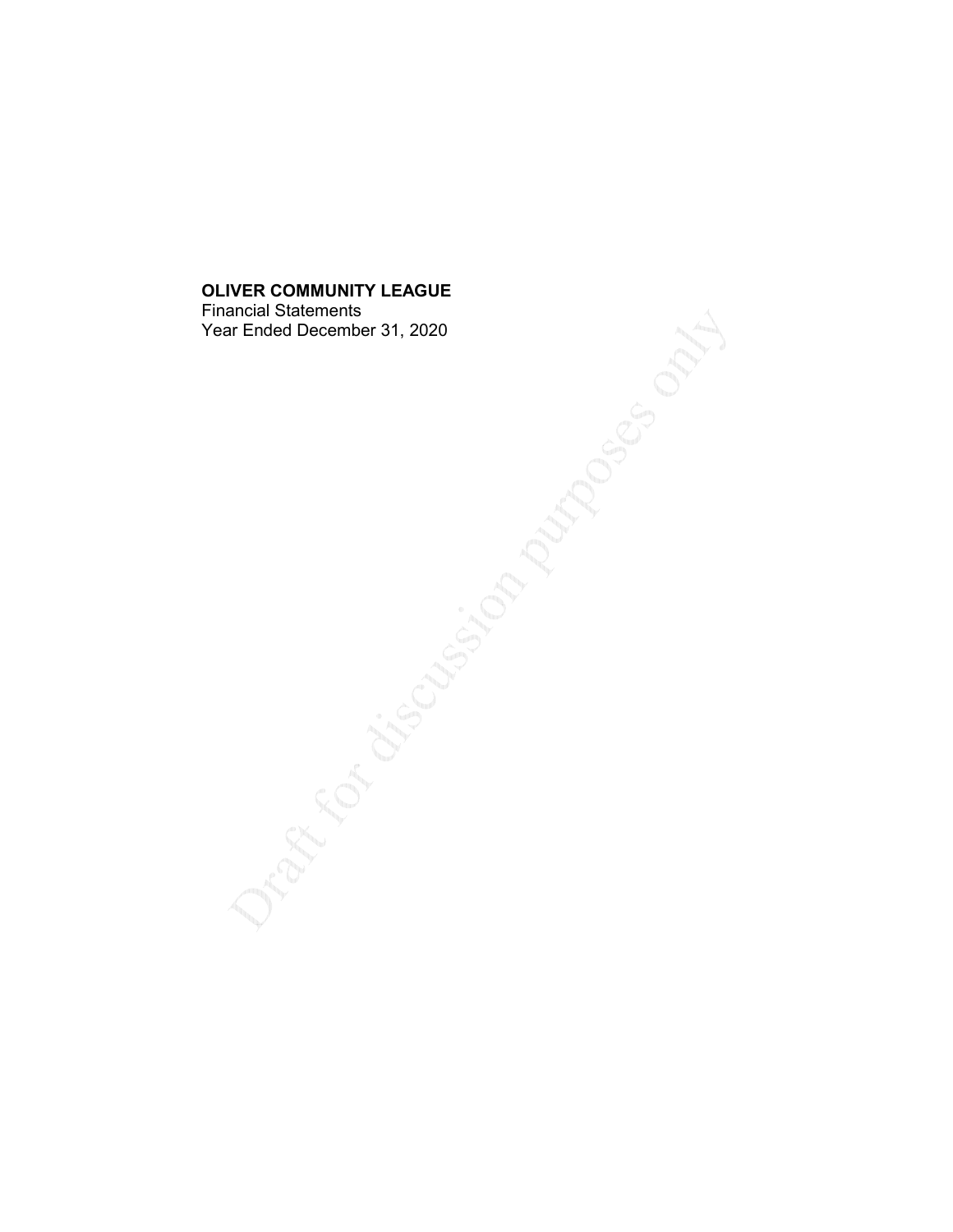Index to Financial Statements Year Ended December 31, 2020

|                                                     | Page     |
|-----------------------------------------------------|----------|
| INDEPENDENT PRACTITIONER'S REVIEW ENGAGEMENT REPORT |          |
| <b>FINANCIAL STATEMENTS</b>                         |          |
| <b>Statement of Financial Position</b>              | 2        |
| <b>Statement of Operations</b>                      | З        |
| Statement of Changes in Net Assets                  |          |
| <b>Statement of Cash Flows</b>                      | 5        |
| <b>Notes to Financial Statements</b>                | $6 - 10$ |
|                                                     |          |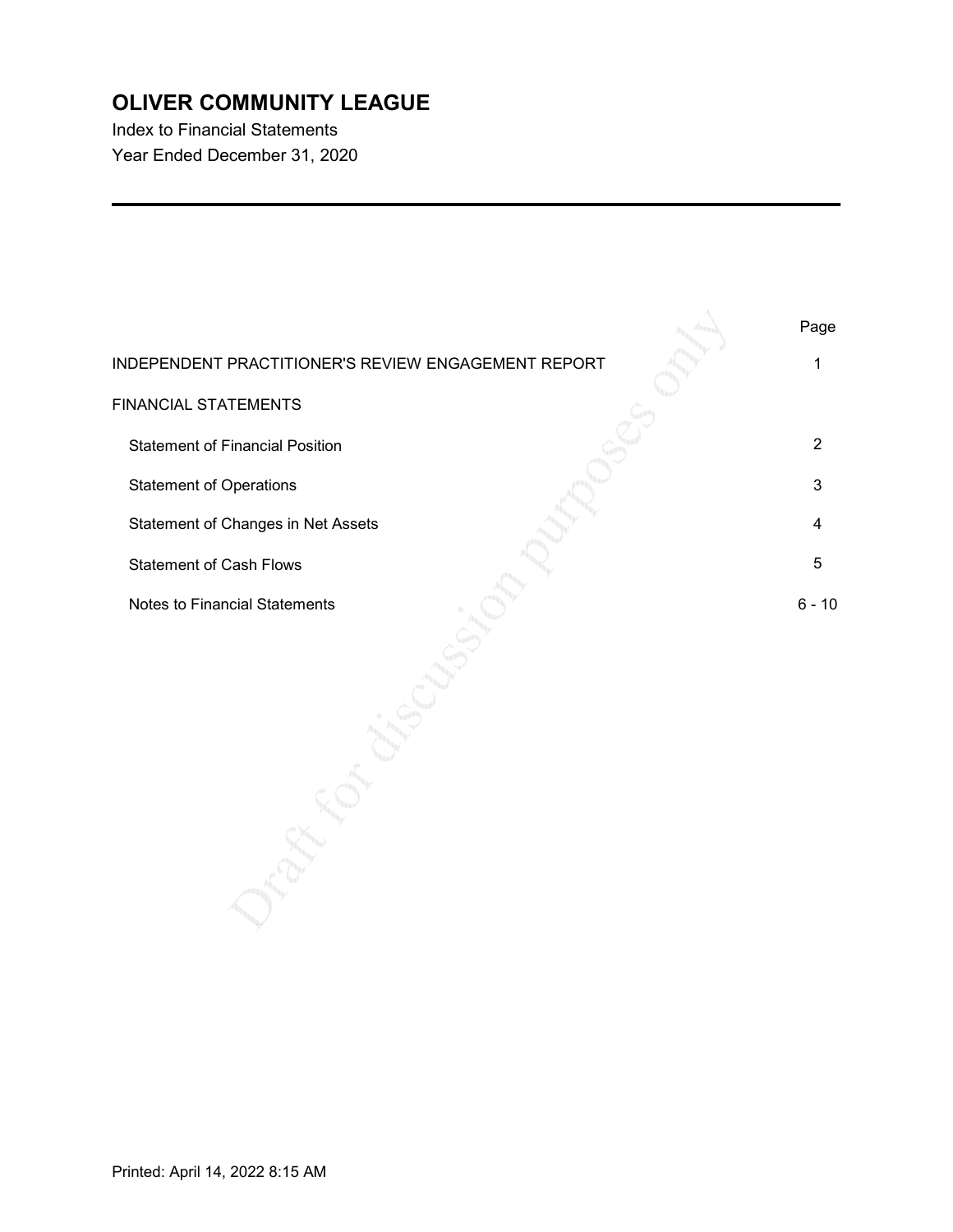

### INDEPENDENT PRACTITIONER'S REVIEW ENGAGEMENT REPORT

To the Members of Oliver Community League

We have reviewed the accompanying financial statements of Oliver Community League which comprise the statement of financial position as at December 31, 2020 and the statements of operations, changes in net assets and cash flows for the year then ended, and a summary of significant accounting policies and other explanatory information.

#### Management's Responsibility for the Financial Statements

Management is responsible for the preparation and fair presentation of these financial statements in accordance with Canadian accounting standards for not-for-profit organizations, and for such internal control as management determines is necessary to enable the preparation of financial statements that are free from material misstatement, whether due to fraud or error.

#### Practitioner's Responsibility for the Financial Statements

Our responsibility is to express a conclusion on the accompanying financial statements based on our review. We conducted our review in accordance with Canadian generally accepted standards for review engagements, which require us to comply with relevant ethical requirements.

A review of financial statements in accordance with Canadian generally accepted standards for review engagements is a limited assurance engagement. The practitioner performs procedures, primarily consisting of making inquiries of management and others within the entity, as appropriate, and applying analytical procedures, and evaluates the evidence obtained.

The procedures performed in a review are substantially less in extent than, and vary in nature from, those performed in an audit conducted in accordance with Canadian generally accepted auditing standards. Accordingly, we do not express an audit opinion on these financial statements.

#### **Conclusion**

Based on our review, nothing has come to our attention that causes us to believe that these financial statements do not present fairly, in all material respects, the financial position of Oliver Community League as at December 31, 2020, and the results of its operations and its cash flows for the year then ended in accordance with Canadian accounting standards for not-for-profit organizations.

April 20, 2022

Edmonton, Alberta Chartered Professional Accountants

Printed: April 14, 2022 8:15 AM THE POWER OF BEING UNDERSTOOD AUDIT | TAX | CONSULTING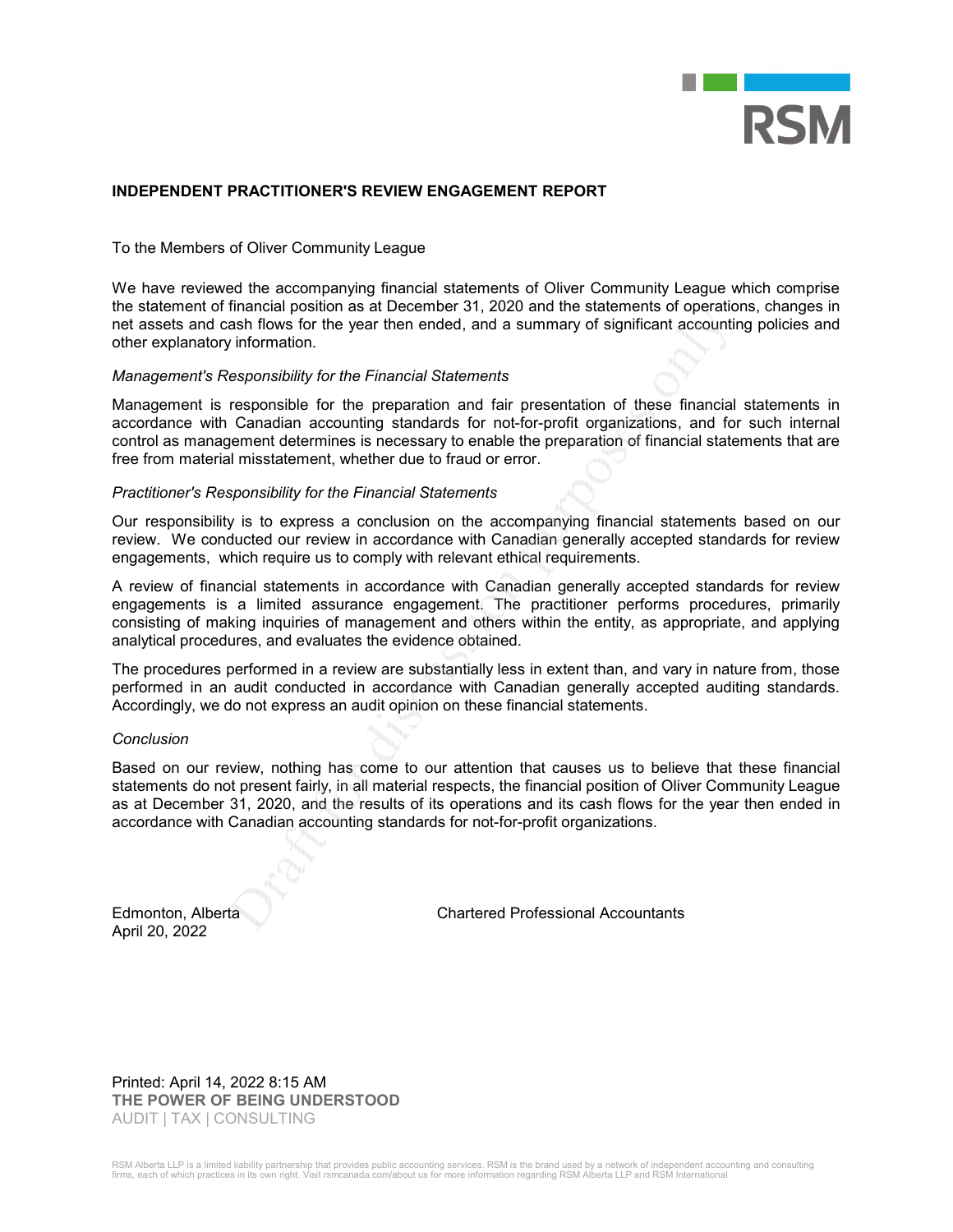Statement of Financial Position December 31, 2020

|                                          | 2020          | 2019          |
|------------------------------------------|---------------|---------------|
| <b>ASSETS</b>                            |               |               |
| <b>CURRENT</b>                           |               |               |
| Cash                                     | \$<br>469,011 | \$<br>439,650 |
| Restricted cash (Note 3)                 | 102,734       | 67,458        |
| Accounts receivable                      |               | 1,703         |
| Prepaid expenses                         | 2,155         | 3,367         |
|                                          |               |               |
|                                          | 573,900       | 512,178       |
| TANGIBLE CAPITAL ASSETS (Note 4)         | 617           |               |
|                                          | \$<br>574,517 | \$<br>512,178 |
|                                          |               |               |
|                                          |               |               |
| <b>LIABILITIES AND NET ASSETS</b>        |               |               |
| <b>CURRENT</b>                           |               |               |
| Accounts payable and accrued liabilities | \$<br>5,121   | \$<br>4,200   |
| Deferred contributions (Note 5)          | 102,734       | 67,458        |
|                                          | 107,855       | 71,658        |
|                                          |               |               |
| <b>NET ASSETS</b>                        |               |               |
| Invested in tangible capital assets      | 617           |               |
| Unrestricted                             | 466,045       | 440,520       |
|                                          | 466,662       | 440,520       |
|                                          | \$<br>574,517 | \$<br>512,178 |
|                                          |               |               |

### APPROVED ON BEHALF OF THE BOARD

Director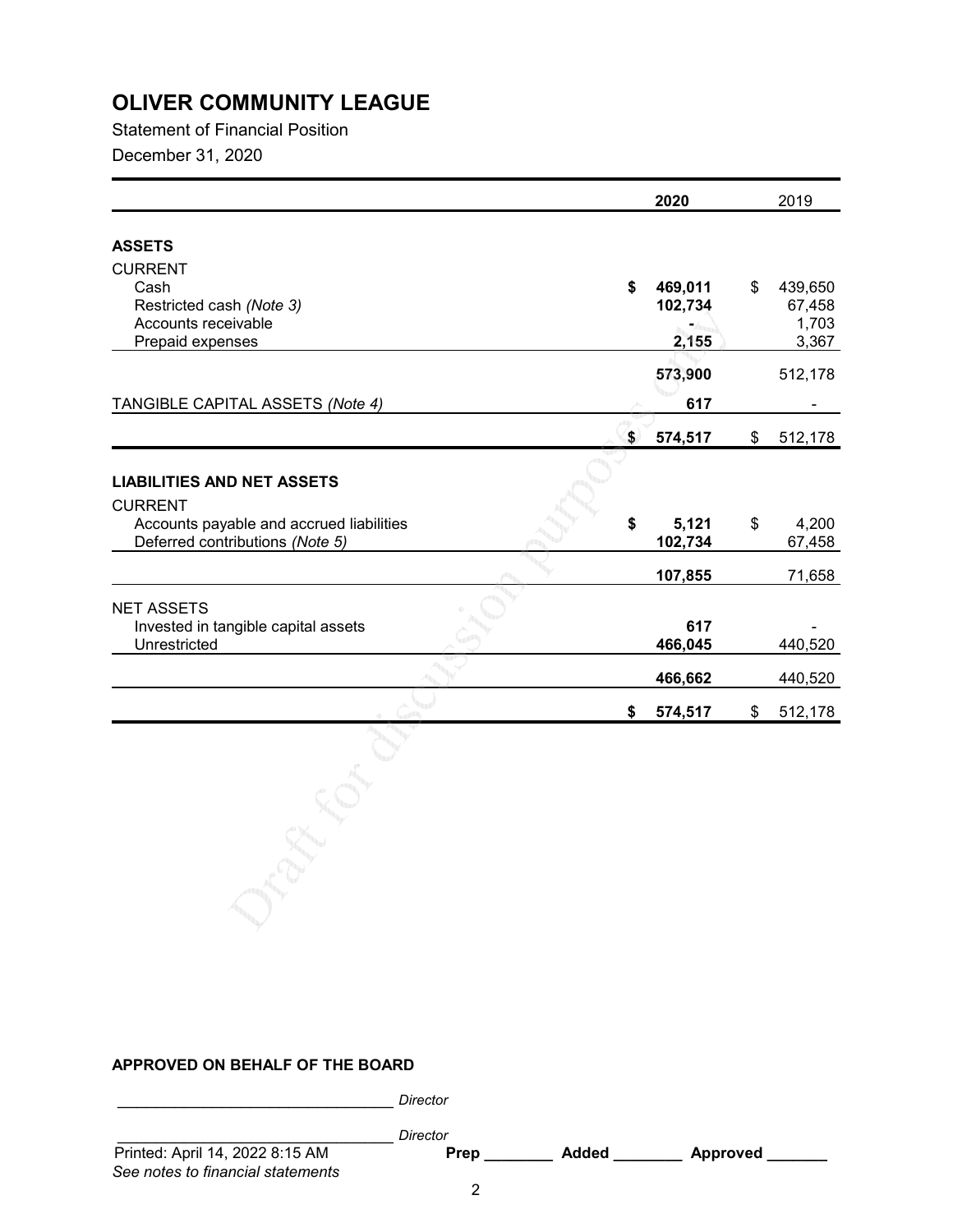Statement of Operations

Year Ended December 31, 2020

|                                                                                                                                                                                                                                                                                                          | 2020                                                                                                    | 2019                                                                                                            |
|----------------------------------------------------------------------------------------------------------------------------------------------------------------------------------------------------------------------------------------------------------------------------------------------------------|---------------------------------------------------------------------------------------------------------|-----------------------------------------------------------------------------------------------------------------|
| <b>REVENUES</b><br>City of Edmonton grants<br>Casino (Note 6)<br>Fundraising and programs (Note 7)<br>Interest and other revenue (Note 8)                                                                                                                                                                | \$<br>44,821<br>26,848<br>3,579<br>118                                                                  | \$<br>46,506<br>27,008<br>3,957<br>6,412                                                                        |
|                                                                                                                                                                                                                                                                                                          | 75,366                                                                                                  | 83,883                                                                                                          |
|                                                                                                                                                                                                                                                                                                          |                                                                                                         |                                                                                                                 |
| <b>EXPENSES</b><br>Newspaper and advertising<br>Professional fees<br>Supplies<br>Rental<br>Insurance<br>Casino<br>Memberships<br>Amortization<br>Meals and entertainment<br>Administrative<br><b>Utilities</b><br>Bank charges<br>Programs<br>Donations<br>Repairs and maintenance<br>Salaries and wages | 15,000<br>14,005<br>7,334<br>4,900<br>3,126<br>2,540<br>1,167<br>234<br>256<br>237<br>193<br>119<br>113 | 15,080<br>5,730<br>2,698<br>9,800<br>2,529<br>1,594<br>1,586<br>332<br>190<br>102<br>4,671<br>500<br>429<br>599 |
|                                                                                                                                                                                                                                                                                                          | 49,224                                                                                                  | 45,840                                                                                                          |
| <b>EXCESS OF REVENUES OVER EXPENSES</b>                                                                                                                                                                                                                                                                  | 26,142<br>\$                                                                                            | \$<br>38,043                                                                                                    |
|                                                                                                                                                                                                                                                                                                          |                                                                                                         |                                                                                                                 |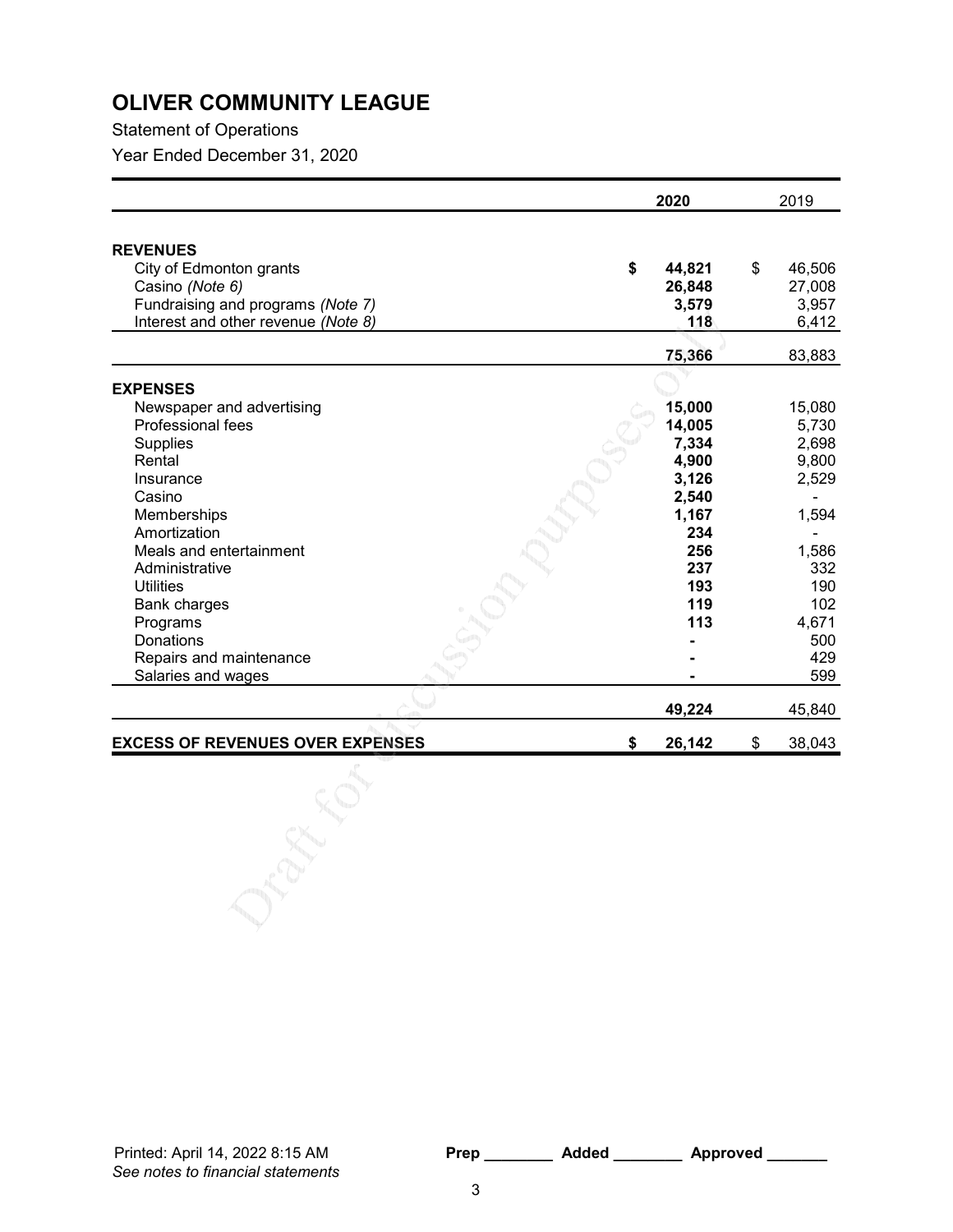Statement of Changes in Net Assets Year Ended December 31, 2020

| Tangible  |                                      |         |              | 2020    |      | 2019    |
|-----------|--------------------------------------|---------|--------------|---------|------|---------|
| \$<br>۰   | \$                                   | 440,520 | - \$         | 440,520 | \$   | 402,477 |
| (234)     |                                      | 26,376  |              | 26,142  |      | 38,043  |
| 851       |                                      | (851)   |              | ۰       |      |         |
| \$<br>617 |                                      | 466,045 | 5            | 466,662 | - \$ | 440,520 |
|           | Invested in<br><b>Capital Assets</b> | - \$    | Unrestricted |         |      |         |

See notes to financial statements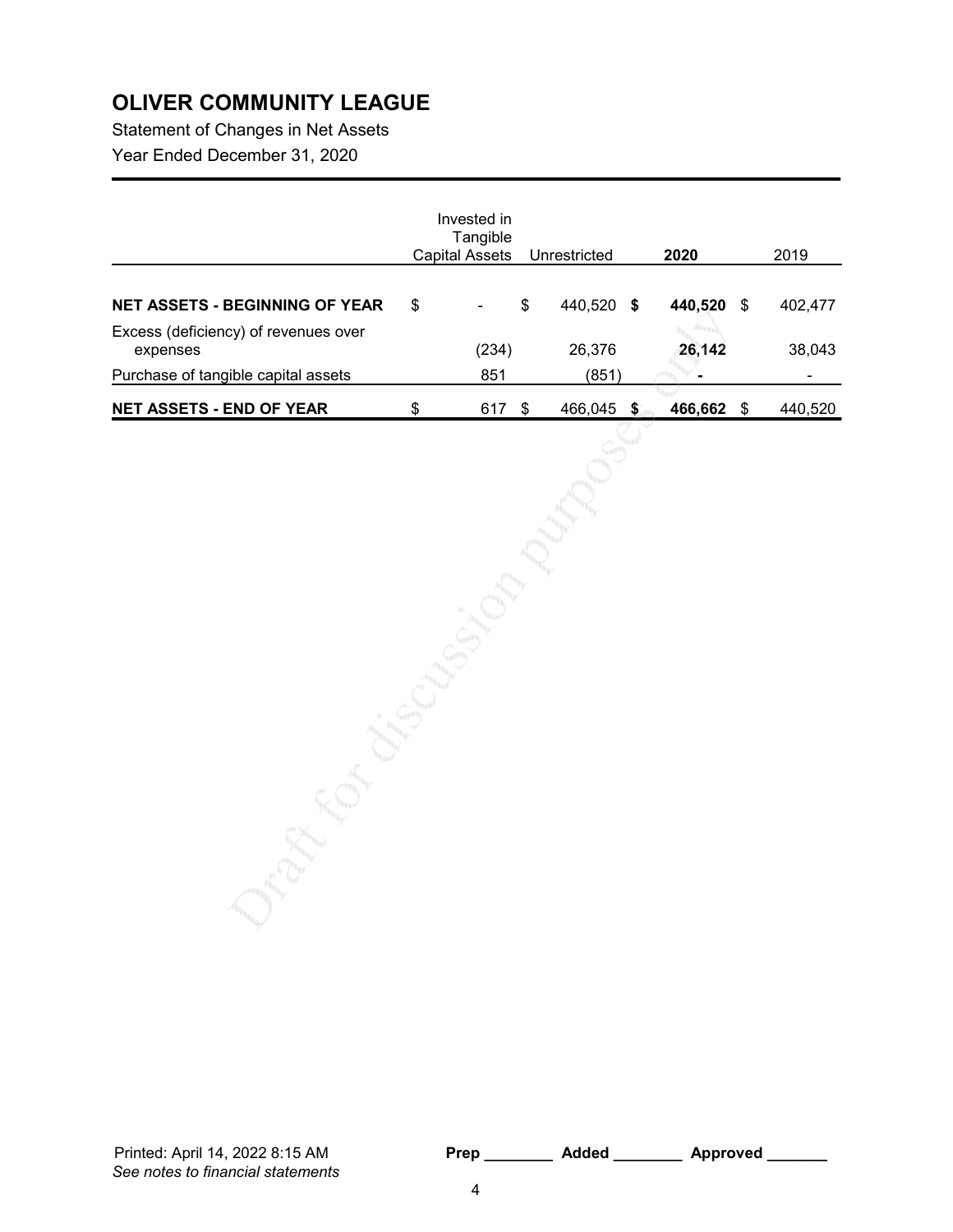Statement of Cash Flows

Year Ended December 31, 2020

|                                          | 2020          | 2019          |
|------------------------------------------|---------------|---------------|
| <b>CASH PROVIDED BY (USED IN):</b>       |               |               |
| <b>OPERATING ACTIVITIES</b>              |               |               |
| Excess of revenues over expenses         | \$<br>26,142  | \$<br>38,043  |
| Item not affecting cash:                 |               |               |
| Amortization                             | 234           |               |
|                                          | 26,376        | 38,043        |
|                                          |               |               |
| Changes in non-cash working capital:     |               |               |
| Accounts receivable                      | 1,703         | (630)         |
| Prepaid expenses                         | 1,212         | (2,587)       |
| Accounts payable and accrued liabilities | 921           |               |
| Deferred contributions                   | 35,276        | (27,008)      |
|                                          | 39,112        | (30, 224)     |
|                                          | 65,488        | 7,819         |
| <b>INVESTING ACTIVITIES</b>              |               |               |
| Redemption of investment                 |               | 204,000       |
| Purchase of tangible capital assets      | (851)         |               |
|                                          |               |               |
|                                          | (851)         | 204,000       |
| <b>INCREASE IN CASH</b>                  | 64,637        | 211,819       |
| Cash - beginning of year                 | 507,108       | 295,289       |
| <b>CASH - END OF YEAR</b>                | \$<br>571,745 | \$<br>507,108 |
|                                          |               |               |
| <b>CASH CONSISTS OF:</b>                 |               |               |
| Cash                                     | \$<br>469,011 | \$<br>439,650 |
| Restricted cash                          | 102,734       | 67,458        |
|                                          | \$<br>571,745 | \$<br>507,108 |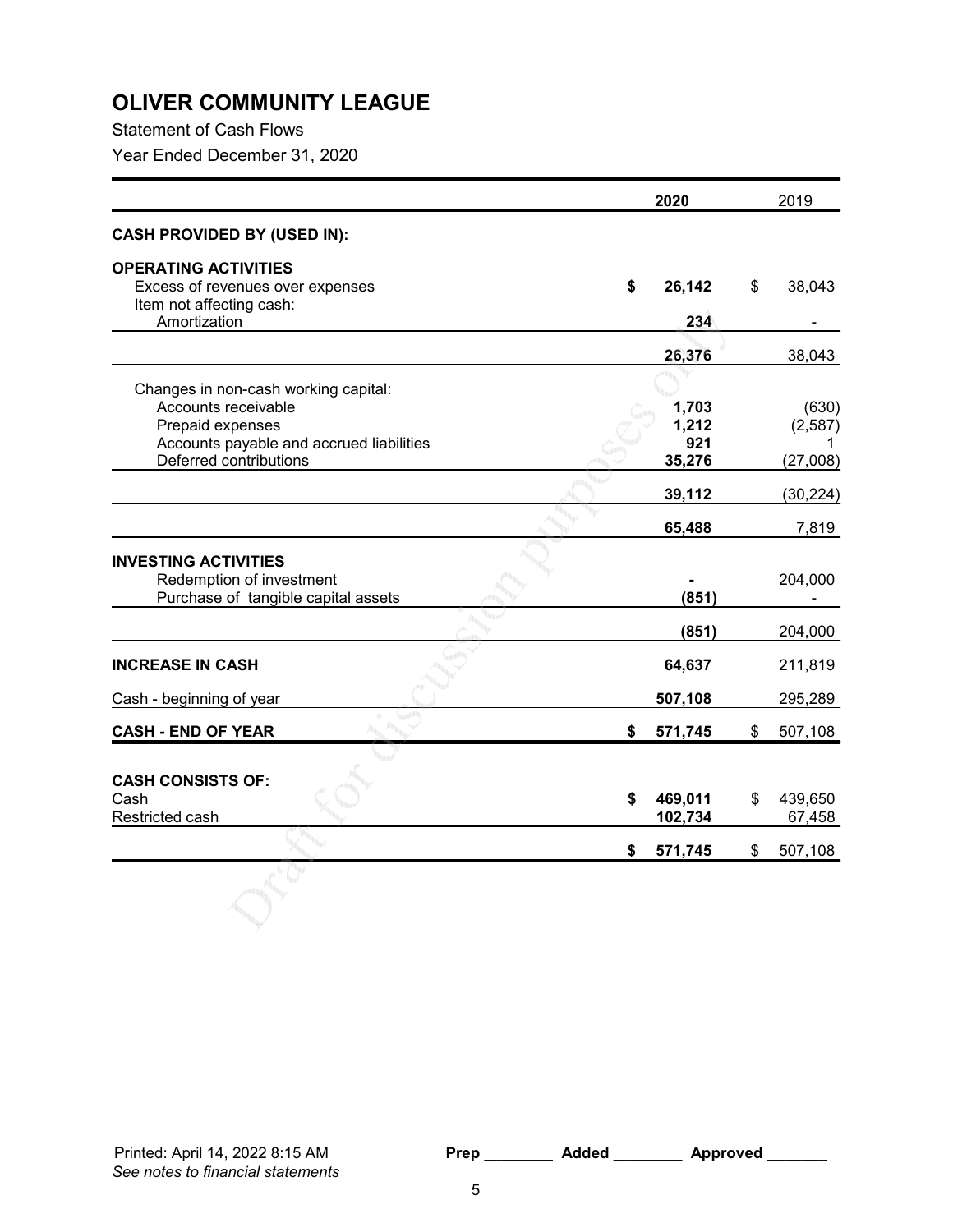Notes to Financial Statements Year Ended December 31, 2020

### 1. NATURE OF OPERATIONS

Oliver Community League (the "Community League") is incorporated under the Societies Act (Alberta). The Community League offers services and programs to people living in the surrounding community along with maintaining a community league hall. As a not-for-profit organization, the Community League is exempt from corporate income taxes under Section 149(1) of the Income Tax Act (Canada).

## 2. SUMMARY OF SIGNIFICANT ACCOUNTING POLICIES

These financial statements were prepared in accordance with Canadian accounting standards for not-for-profit organizations. Significant accounting policies observed in the preparation of the financial statements are summarized below.

#### Cash and restricted cash

Cash is defined as cash on hand and cash on deposit, net of cheques issued and outstanding at the reporting date.

Restricted cash is defined as cash on hand and cash on deposit, net of cheques issued and outstanding at the reporting date, as well as a cashable Guaranteed Investment Certificate.

### Tangible capital assets

Tangible capital assets are recorded at cost less accumulated amortization. Tangible capital assets are amortized over their estimated useful lives on a declining balance basis at the following annual rates:

Computer equipment 55%

When conditions indicate a tangible capital asset is impaired, the carrying value of the tangible capital asset is written down to the asset's fair value or replacement cost. The write down of tangible capital assets is recorded as an expense in the statement of operations. A write-down shall not be reversed.

### Contributed services

The Community League is largely dependant on the contributed services provided by its many volunteers. The fair value of contributed services cannot be reasonably determined and are therefore not reflected in these financial statements.

(continues)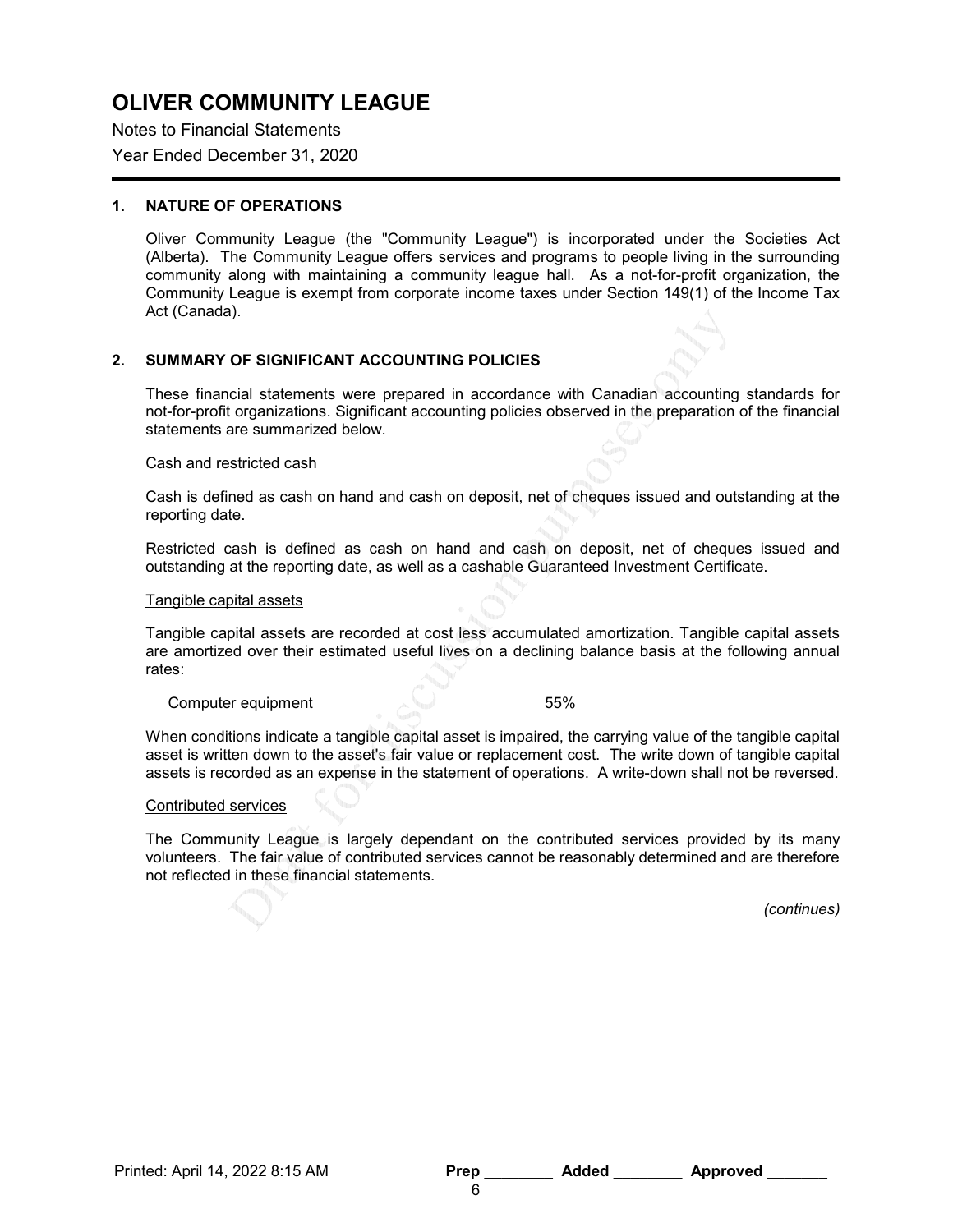Notes to Financial Statements Year Ended December 31, 2020

## 2. SUMMARY OF SIGNIFICANT ACCOUNTING POLICIES (continued)

### Revenue recognition

The Community League follows the deferral method of accounting for contributions.

Restricted contributions are recognized in the year in which the related expenses are incurred. Unrestricted contributions are recognized as revenue when received or receivable if the amount to be received can be reasonably estimated and collection is reasonably assured.

Restricted investment income is recognized as revenue in the year in which the related expenses are incurred. Unrestricted investment income is recognized as revenue when earned.

Hall rentals and other revenue are recognized when the service has been provided or the goods have been delivered and collectability is reasonably assured.

#### Financial instruments policy

#### Measurement of Financial Instruments

Financial instruments are financial assets or financial liabilities of the Community League where, in general, the Community League has the right to receive cash or another financial asset from another party or the Community League has the obligation to pay another party cash or other financial assets.

The Community League initially measures its financial assets and liabilities at fair value.

The Community League subsequently measures all its financial assets and financial liabilities at amortized cost.

Financial assets measured at amortized cost include cash, restricted cash and accounts receivable.

Financial liabilities measured at amortized cost include accounts payable and accrued liabilities.

#### Impairment

Financial assets measured at cost or amortized cost are tested for impairment, at the end of each year, to determine whether there are indicators that the asset may be impaired. The amount of the write-down, if any, is recognized in operations. The previously recognized impairment loss may be reversed to the extent of the improvement, directly or by adjusting the allowance account. The reversal may be recorded provided it is no greater than the amount that had been previously reported as a reduction in the asset and it does not exceed original cost. The amount of the reversal is recognized in operations.

#### Use of estimates

The preparation of these financial statements in conformity with Canadian accounting standards for not-for-profit organizations requires management to make estimates and assumptions that affect the reported amount of assets and liabilities, disclosure of contingent assets and liabilities at the date of the financial statements and the reported amounts of revenues and expenses during the period. Significant estimates included in the financial statements are amoritzation of tangible capital assets and accrued liabilities. Actual results could differ from these estimates.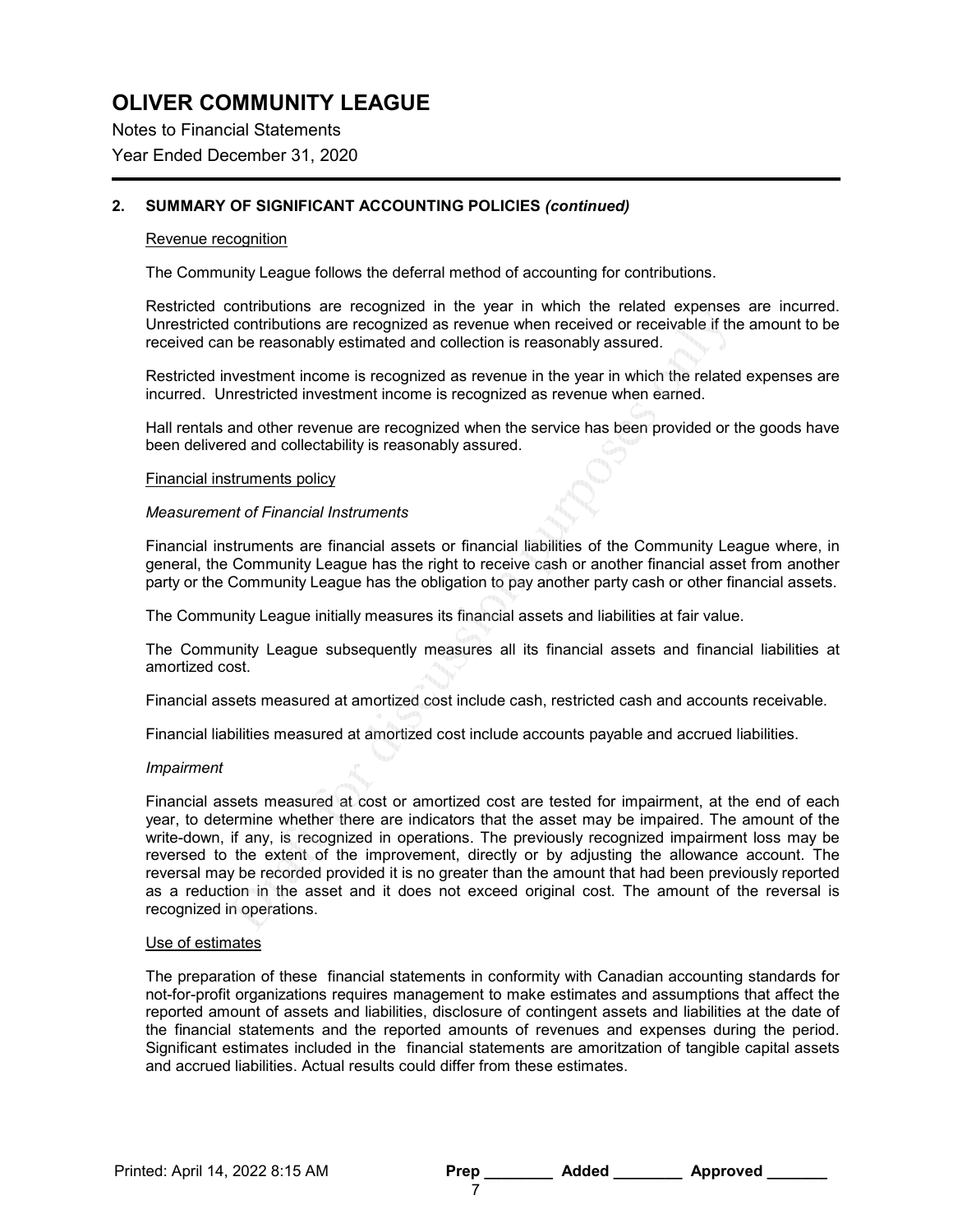Notes to Financial Statements Year Ended December 31, 2020

## 3. RESTRICTED CASH

| 83,578<br>19,156 |    | 48,398<br>19,060 |
|------------------|----|------------------|
| 102,734          | ۰D | 67,458           |
|                  |    |                  |

Restricted cash consists of proceeds from casinos which are held in a bank account and a guaranteed investment certificate.

Restricted cash can only be used in accordance with the licensing agreement with the Alberta Gaming, Liquor and Cannabis.

The guaranteed investment certificate bears interest at 0.5% per annum (2019 - 0.5% per annum) and matures October 2021 (2019 - October 2020).

## 4. TANGIBLE CAPITAL ASSETS

|                    |  |      |                             | 2020 | 2019 |                          |  |  |                   |                   |
|--------------------|--|------|-----------------------------|------|------|--------------------------|--|--|-------------------|-------------------|
|                    |  | Cost | Accumulated<br>amortization |      |      |                          |  |  | Net book<br>value | Net book<br>value |
| Computer equipment |  | 851  |                             | 234  | 617  | $\overline{\phantom{0}}$ |  |  |                   |                   |

## 5. DEFERRED CONTRIBUTIONS

Deferred contributions are comprised of contributions received in the year that are recognized as revenue in future years as the related expenses are incurred.

|        |  | Balance,<br>Beginning of<br>Year | Casino<br>proceeds | Amounts<br>Recognized as<br>Revenue | Balance,<br>End of Year |
|--------|--|----------------------------------|--------------------|-------------------------------------|-------------------------|
| Casino |  | 67.458                           | 62.124             | (26, 848)                           | 102,734                 |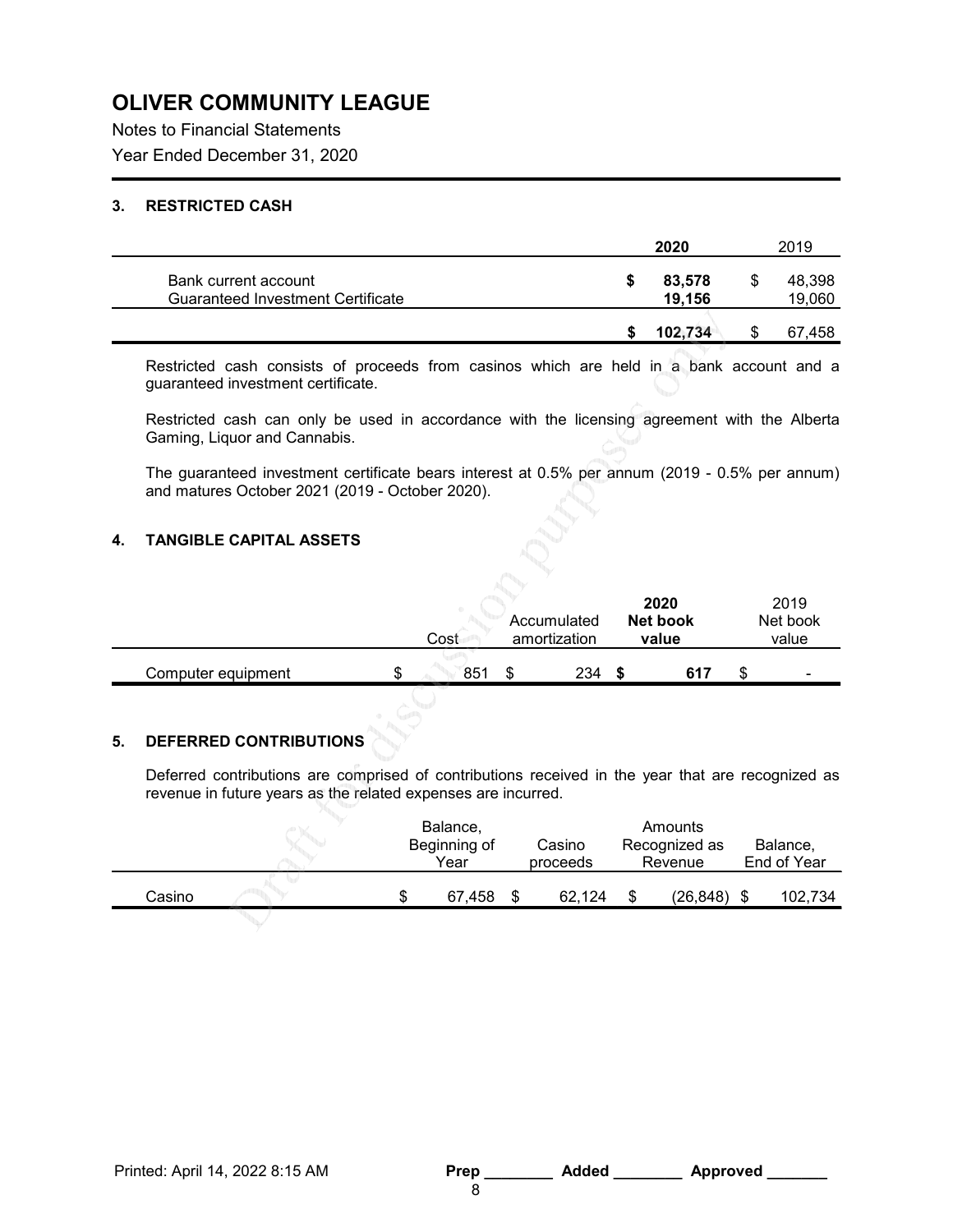Notes to Financial Statements Year Ended December 31, 2020

## 6. CASINO

Casino proceeds are recognized as revenue when expenses are incurred. Amounts drawn from the casino account are spent in accordance with the licensing agreements with the Alberta Gaming, Liquor and Cannabis. During the year, the following disbursements were made from casino proceeds and recognized as revenue on the Statement of Operations:

|                                                  | 2020         | 2019         |
|--------------------------------------------------|--------------|--------------|
| Promotional activities and newspaper             | \$<br>15,000 | \$<br>11,250 |
| Rent                                             | 5,600        | 9,800        |
| Repairs and maintenance, utilities and insurance | 3,255        | 429          |
| Casino expenses                                  | 2,540        | 3,461        |
| Office                                           | 238          |              |
| Telephone                                        | 193          | 142          |
| Bank charges                                     | 119          | 102          |
| Membership expenses                              |              | 418          |
| Website                                          |              | 1,217        |
| Community garden                                 |              | 284          |
| Interest income                                  | (97)         | (95)         |
|                                                  |              |              |
|                                                  | 26.848       | \$<br>27,008 |

## 7. FUNDRAISING AND PROGRAMS

|                                                         |  | 2020                                               | 2019                            |
|---------------------------------------------------------|--|----------------------------------------------------|---------------------------------|
| Community garden<br>Programs<br>Donations<br>Membership |  | 2,429<br>1,150<br>$\blacksquare$<br>$\blacksquare$ | \$<br>3,440<br>258<br>209<br>50 |
|                                                         |  | 3,579                                              | 3,957                           |

## 8. INTEREST AND OTHER REVENUE

|                                    | 2020   | 2019  |
|------------------------------------|--------|-------|
| Interest                           | 118    | 5,356 |
| Edmonton Marathon Cheer Team prize | $\sim$ | 1,000 |
| History book sales                 | $\sim$ | 56    |
|                                    | 118    | 6,412 |

## 9. ECONOMIC DEPENDENCE

The Community League received 59% (2019 - 55%) of its funding from the City of Edmonton. The Community League's ability to continue its programs and services is dependent on this funding.

| <b>Prep</b> | <b>Added</b> | <b>Approved</b> |
|-------------|--------------|-----------------|
|             |              |                 |